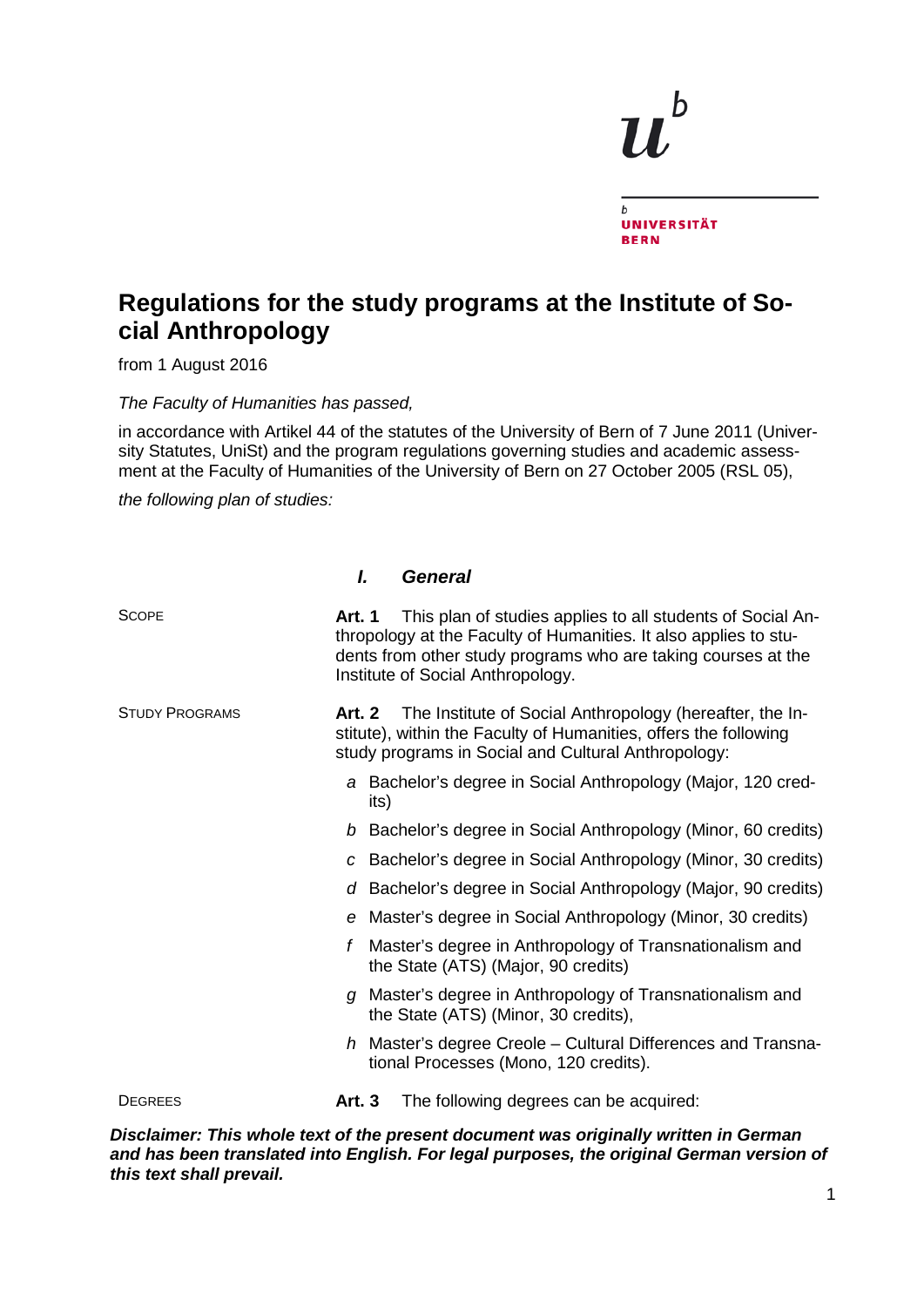|                                                     | a Bachelor of Arts in Social Anthropology, University of Bern<br>(BA),                                                                                                                                                                                                                                                                                                                                                                                                                                     |
|-----------------------------------------------------|------------------------------------------------------------------------------------------------------------------------------------------------------------------------------------------------------------------------------------------------------------------------------------------------------------------------------------------------------------------------------------------------------------------------------------------------------------------------------------------------------------|
|                                                     | b Master of Arts in Social Anthropology, University of Bern<br>$(MA)$ .                                                                                                                                                                                                                                                                                                                                                                                                                                    |
| MODULES FOR OTHER<br><b>STUDY PROGRAMS</b>          | <b>Art. 4</b><br>The Institute offers modules for other study programs.<br>(Annex 2)                                                                                                                                                                                                                                                                                                                                                                                                                       |
| <b>ASSESSING ACADEMIC</b><br>PERFORMANCE            | <sup>1</sup> Students' achievements are assessed through the Eu-<br><b>Art. 5</b><br>ropean Credit Transfer System (ECTS) and its units of assess-<br>ment, credits.                                                                                                                                                                                                                                                                                                                                       |
|                                                     | <sup>2</sup> The number of credits as well as the learning goals for the indi-<br>vidual events/courses are defined in the electronic events calen-<br>dar.                                                                                                                                                                                                                                                                                                                                                |
| <b>EVALUATION AND</b><br><b>MODES OF ASSESSMENT</b> | All modules and assessments are evaluated. The<br>Art. 6<br>modes of assessment of all courses and modules are deter-<br>mined by the course instructors at the start of each course (An-<br>nex 1, Chapter 4).                                                                                                                                                                                                                                                                                            |
| <b>RETAKES</b>                                      | Art. $7-1$ Failed assessments can be retaken once, usually in<br>the following semester or in agreement with the course instruc-<br>tors.                                                                                                                                                                                                                                                                                                                                                                  |
| LANGUAGE                                            | To successfully take part in courses, sufficient<br>Art. 8<br>knowledge of German, and English is requisite from the start of<br>the course.                                                                                                                                                                                                                                                                                                                                                               |
|                                                     | Ш.<br><b>Master's study program</b>                                                                                                                                                                                                                                                                                                                                                                                                                                                                        |
|                                                     | Master's study program in Social Anthropology<br>1.<br>(Major, 90 credits)                                                                                                                                                                                                                                                                                                                                                                                                                                 |
| COURSE CONTENTS AND<br>EDUCATIONAL GOALS            | <sup>1</sup> The study program is mainly aimed at graduates<br>Art. 26<br>of the Bachelor's degree in Social Anthropology, and teaches<br>the topic at an advanced level. Events are tailored to the Insti-<br>tute's focus areas (such as anthropology of work, migration<br>research, media anthropology, legal anthropology and ecol-<br>ogy). Disciplinary focus areas and current scientific topics are<br>taught in conjunction with theoretical foundations as well as<br>regional specializations. |
|                                                     | $2$ Graduates understand the complexity of society – especially in<br>the fields of politics, economics, ecology, migration, law, religion,<br>and media - from different theoretical perspectives.                                                                                                                                                                                                                                                                                                        |
|                                                     | They understand and are able to link the history and central<br>schools of thought of the subject, and can apply these in differ-<br>ent contexts.                                                                                                                                                                                                                                                                                                                                                         |
|                                                     | By specializing in one part of the subject, students become fa-<br>miliar with theories and can assess them, using them to formu-<br>late scientific questions and write scientific texts. Students are                                                                                                                                                                                                                                                                                                    |
|                                                     | Disclaimer: This whole text of the present document was originally written in German                                                                                                                                                                                                                                                                                                                                                                                                                       |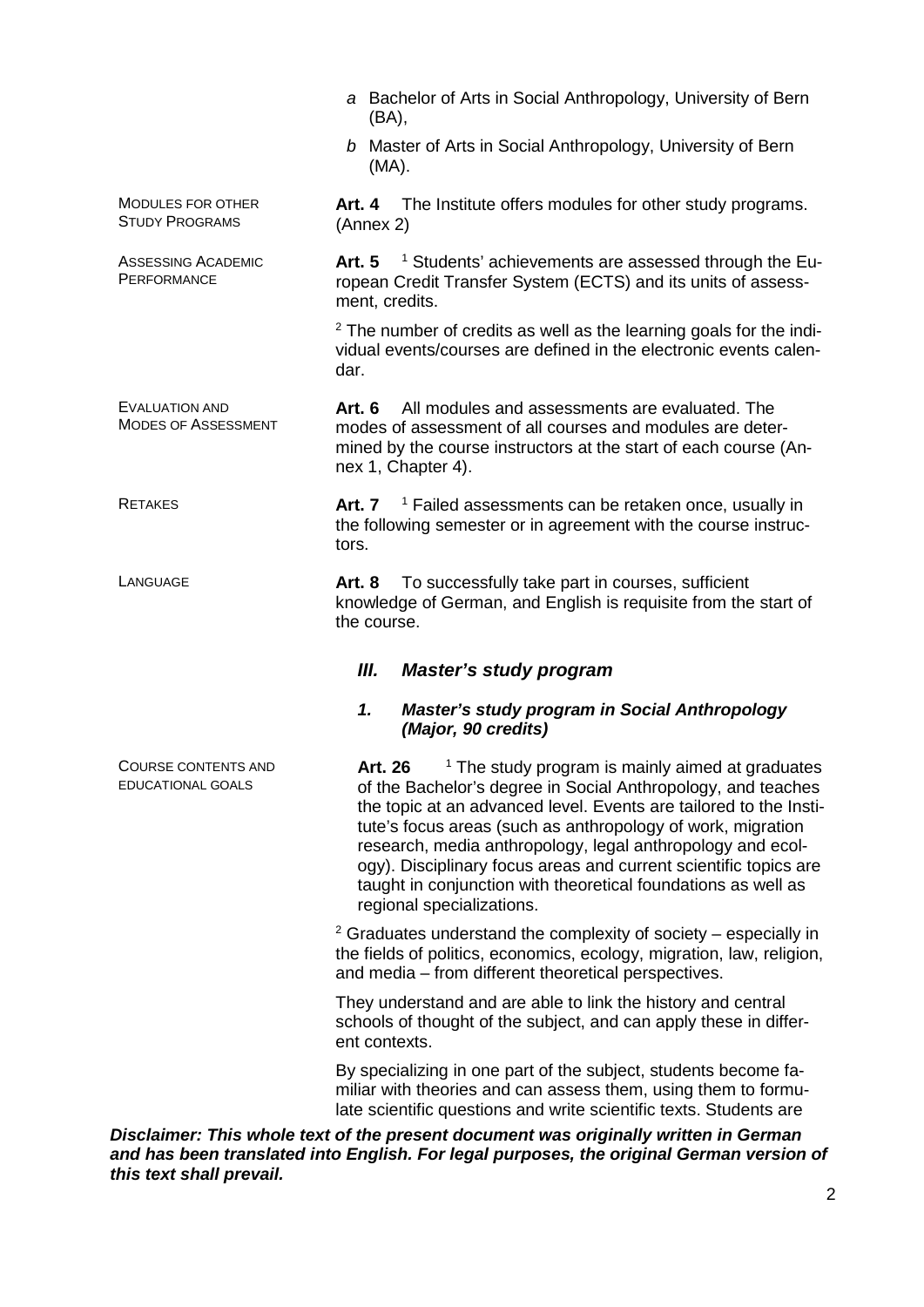|                                             | able to distinguish between, and apply, different types of scien-<br>tific text.                                                                                                                                                                                                                                                                                                                  |
|---------------------------------------------|---------------------------------------------------------------------------------------------------------------------------------------------------------------------------------------------------------------------------------------------------------------------------------------------------------------------------------------------------------------------------------------------------|
|                                             | Students are able to carry out research processes inde-<br>pendently: developing the questions, understanding and apply-<br>ing the methods, understanding and reflecting on theories, and<br>applying this in a master's thesis which they write (or partly visu-<br>ally depict) independently.                                                                                                 |
|                                             | They can identify and build up networks, manage their<br>knowledge in a specialized way, and transmit the results of their<br>knowledge.                                                                                                                                                                                                                                                          |
| <b>FEATURES AND</b><br><b>PREREQUISITES</b> | Art. 27 $\,$ 1 Prerequisites for admission are a Bachelor's degree in<br>Social and Cultural Anthropology/Ethnology from a Swiss univer-<br>sity.                                                                                                                                                                                                                                                 |
|                                             | <sup>2</sup> Students are also eligible for admission if they have a Bachelor<br>Minor worth at least 60 credits in the subject of Social and Cul-<br>tural Anthropology/Ethnology.                                                                                                                                                                                                               |
|                                             | <sup>3</sup> Additional requirements according to Article 5a RSL 05 will be<br>defined individually.                                                                                                                                                                                                                                                                                              |
| <b>PROGRAM STRUCTURE</b>                    | Art. 28 $^{-1}$ The study program comprises the following compo-<br>nents:                                                                                                                                                                                                                                                                                                                        |
|                                             | a Compulsory components (55 credits):                                                                                                                                                                                                                                                                                                                                                             |
|                                             | $-$ three master's colloquia                                                                                                                                                                                                                                                                                                                                                                      |
|                                             | $-$ the master's seminar                                                                                                                                                                                                                                                                                                                                                                          |
|                                             | - data collection with research report                                                                                                                                                                                                                                                                                                                                                            |
|                                             | - master's thesis                                                                                                                                                                                                                                                                                                                                                                                 |
|                                             | $b$ Elective courses (35 credits):                                                                                                                                                                                                                                                                                                                                                                |
|                                             | - three seminars                                                                                                                                                                                                                                                                                                                                                                                  |
|                                             | - elective courses from the entire range of Social Anthro-<br>pology and ATS worth 14 credits.                                                                                                                                                                                                                                                                                                    |
|                                             | <sup>2</sup> The structure of the study program and the examination modal-<br>ities are outlined in Annex 1 of this plan of studies.                                                                                                                                                                                                                                                              |
| <b>MASTER'S THESIS</b>                      | Art. 29 $^{-1}$ At the end of the course the students write a master's<br>thesis (worth 30 credits) (Annex 1). The students complete the<br>master's thesis, which is 200,000-275,000 characters in length,<br>within six months. In agreement with teaching staff it may be<br>partly in audio-visual form, in which case the scale and scope of<br>the written part is individually determined. |
|                                             | $2$ The topic of the master's is decided in agreement with an Insti-<br>tute course instructor. The topic must be narrow enough to allow<br>full-time students to complete it in the set time-frame.                                                                                                                                                                                              |
|                                             | <sup>3</sup> Article 37ff RSL 05 applies to the master's thesis.                                                                                                                                                                                                                                                                                                                                  |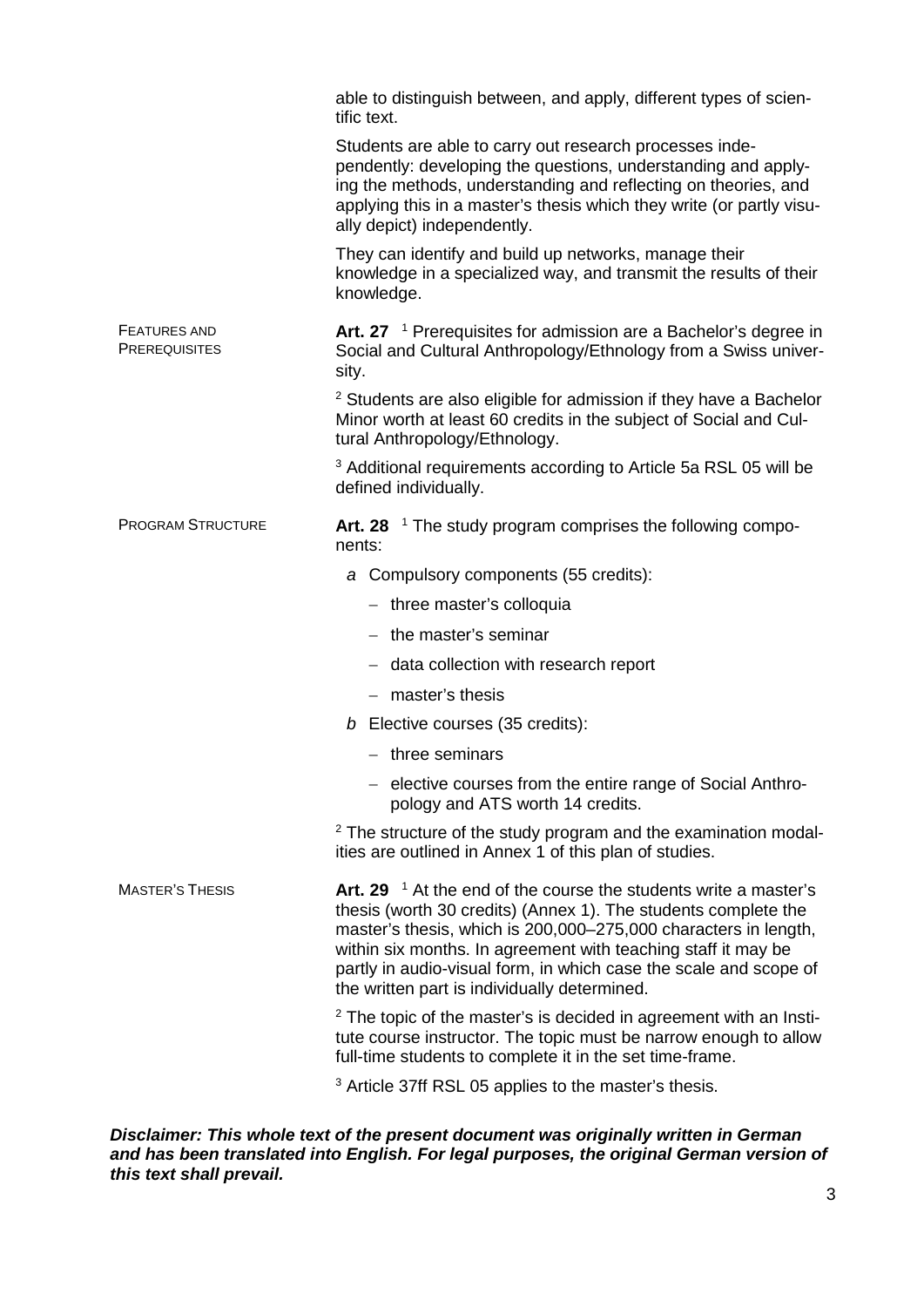| <b>COMPENSATION OF</b><br><b>UNSATISFACTORY GRADES</b> | Art. 30 Unsatisfactory grades cannot be compensated.                                                                                                                                                                                                                                                                                                                                                                                                                                                                                       |
|--------------------------------------------------------|--------------------------------------------------------------------------------------------------------------------------------------------------------------------------------------------------------------------------------------------------------------------------------------------------------------------------------------------------------------------------------------------------------------------------------------------------------------------------------------------------------------------------------------------|
| <b>PASS REQUIREMENTS</b>                               | Art. 31 A pass mark in the study program is achieved, if:                                                                                                                                                                                                                                                                                                                                                                                                                                                                                  |
|                                                        | a the student has passed the module and courses in accord-<br>ance with Article 28 Section 1;                                                                                                                                                                                                                                                                                                                                                                                                                                              |
|                                                        | b the master's thesis is awarded at least the Grade 4;                                                                                                                                                                                                                                                                                                                                                                                                                                                                                     |
|                                                        | c additional requirements are awarded at least a "pass".                                                                                                                                                                                                                                                                                                                                                                                                                                                                                   |
| <b>GRADING</b>                                         | Art. 32 $\,$ 1 The grade of the study program is subject to Article 44<br>Section 1 RSL 05.                                                                                                                                                                                                                                                                                                                                                                                                                                                |
|                                                        | <sup>2</sup> The final master's grade is subject to Article 44 Section 3 RSL<br>05.                                                                                                                                                                                                                                                                                                                                                                                                                                                        |
| <b>SELECTION OF MINOR</b>                              | Art. 33 <sup>1</sup> Students of the Major in Social Anthropology may<br>combine it with any of the Minors with the required number of<br>credits offered at the University of Bern. Combining a Major with<br>a Minor in the same subject is not permitted (exception see Sec-<br>tion $2$ ).                                                                                                                                                                                                                                             |
|                                                        | <sup>2</sup> However, students of the Major in Social Anthropology are per-<br>mitted to select a Minor in Social and Cultural Anthropology/Eth-<br>nology, as complementary and advanced study, at another<br>Swiss university.                                                                                                                                                                                                                                                                                                           |
|                                                        | Master's study program in Social Anthropology (Mi-<br>2.<br>nor, 30 credits)                                                                                                                                                                                                                                                                                                                                                                                                                                                               |
| <b>CONTENTS AND</b><br><b>EDUCATIONAL GOALS</b>        | Art. 34 $^{-1}$ The study program imparts in-depth specialist<br>knowledge in general social anthropology, in particular related to<br>theory, as well as to specific thematic or regional topics.<br>Courses are aligned with focus areas of the institute (such as<br>the anthropology of work, migration research, media anthropol-<br>ogy, legal anthropology and ecology). Disciplinary focus areas<br>and current scientific topics are taught in conjunction with theo-<br>retical foundations as well as regional specializations. |
|                                                        | <sup>2</sup> Graduates are able to communicate the central schools of<br>thought of this subject. They are able to recognize and develop<br>social-anthropological questions.                                                                                                                                                                                                                                                                                                                                                              |
|                                                        | They can process the results of their knowledge against this so-<br>cial-anthropological background independently or in groups, and<br>can impart the results of their knowledge scientifically.                                                                                                                                                                                                                                                                                                                                           |
| <b>FEATURES AND</b><br><b>PREREQUISITES</b>            | Art. 35 <sup>1</sup> Prerequisites for admission are a Bachelor Minor of at<br>least 30 credits in Social and Cultural Anthropology/Ethnology.                                                                                                                                                                                                                                                                                                                                                                                             |
|                                                        | <sup>2</sup> Additional requirements according to Article 5a RSL 05 will be<br>defined individually.                                                                                                                                                                                                                                                                                                                                                                                                                                       |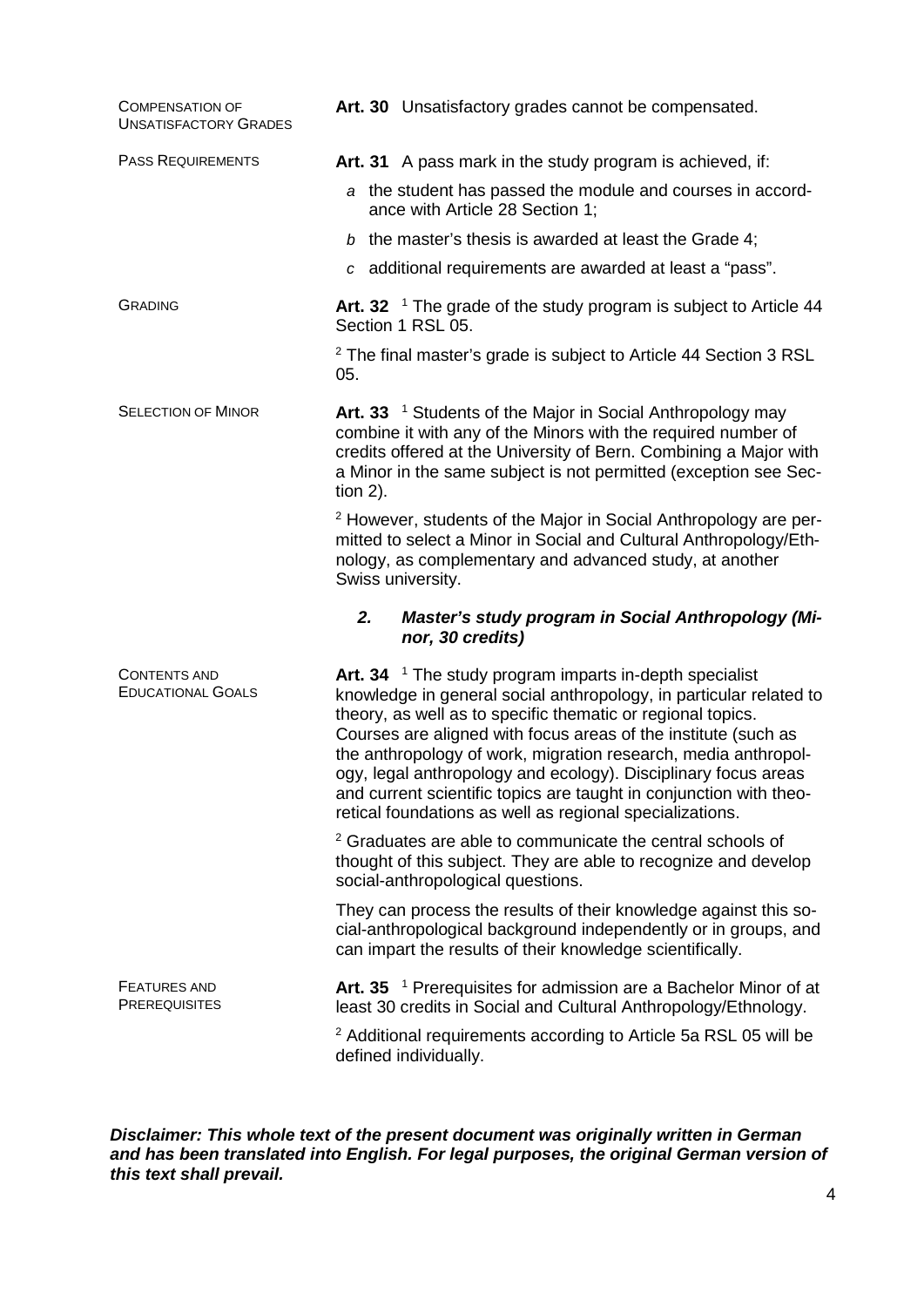| <b>PROGRAM STRUCTURE</b>                               | Art. 36                                                                                                                                                                                                                                                                                                                                                                                                                                                                                                                                                                                                                                                                                                           |
|--------------------------------------------------------|-------------------------------------------------------------------------------------------------------------------------------------------------------------------------------------------------------------------------------------------------------------------------------------------------------------------------------------------------------------------------------------------------------------------------------------------------------------------------------------------------------------------------------------------------------------------------------------------------------------------------------------------------------------------------------------------------------------------|
|                                                        | <sup>1</sup> The study program comprises the following components:                                                                                                                                                                                                                                                                                                                                                                                                                                                                                                                                                                                                                                                |
|                                                        | a Compulsory components (15 credits):                                                                                                                                                                                                                                                                                                                                                                                                                                                                                                                                                                                                                                                                             |
|                                                        | - master's seminar                                                                                                                                                                                                                                                                                                                                                                                                                                                                                                                                                                                                                                                                                                |
|                                                        | - written work                                                                                                                                                                                                                                                                                                                                                                                                                                                                                                                                                                                                                                                                                                    |
|                                                        | $b$ Elective courses (15 credits)                                                                                                                                                                                                                                                                                                                                                                                                                                                                                                                                                                                                                                                                                 |
|                                                        | $-$ a seminar                                                                                                                                                                                                                                                                                                                                                                                                                                                                                                                                                                                                                                                                                                     |
|                                                        | - elective courses from the offer of Social Anthropology<br>and ATS, worth 8 credits.                                                                                                                                                                                                                                                                                                                                                                                                                                                                                                                                                                                                                             |
|                                                        | <sup>2</sup> The structure of the study program and the examination modal-<br>ities are outlined in Annex 1 of this plan of studies.                                                                                                                                                                                                                                                                                                                                                                                                                                                                                                                                                                              |
| <b>COMPENSATING</b><br><b>UNSATISFACTORY GRADES</b>    | Art. 37 Unsatisfactory grades cannot be compensated.                                                                                                                                                                                                                                                                                                                                                                                                                                                                                                                                                                                                                                                              |
| <b>PASS REQUIREMENTS</b>                               | A pass mark in the study program is achieved, if:                                                                                                                                                                                                                                                                                                                                                                                                                                                                                                                                                                                                                                                                 |
|                                                        | Art. 38                                                                                                                                                                                                                                                                                                                                                                                                                                                                                                                                                                                                                                                                                                           |
|                                                        | a The student has passed the courses in accordance with Ar-<br>ticle 36 Section 1.                                                                                                                                                                                                                                                                                                                                                                                                                                                                                                                                                                                                                                |
|                                                        | b Additional requirements are awarded at least a "pass".                                                                                                                                                                                                                                                                                                                                                                                                                                                                                                                                                                                                                                                          |
| <b>GRADING</b>                                         | Art. 39 The grade of the study program is subject to Article 44<br>Section 2 RSL 05.                                                                                                                                                                                                                                                                                                                                                                                                                                                                                                                                                                                                                              |
|                                                        | 3. Master's study program in Anthropology of Transna-<br>tionalism and the State (ATS) (Major, 90 credits)                                                                                                                                                                                                                                                                                                                                                                                                                                                                                                                                                                                                        |
| <b>COURSE CONTENTS AND</b><br><b>EDUCATIONAL GOALS</b> | Art. 40 <sup>1</sup> The ATS program examines transformations of soci-<br>ety that are relevant in the context of global interdependence.<br>The focus is on interconnected issues such as the state. migra-<br>tion, law, economics, religion and politics. Statehood and related<br>circulatory movements such as migration, international legal re-<br>gimes, and economic linkages are focus areas of the exercises<br>and seminars in this program. Particular attention is given to the<br>focus areas of the Institute (e.g. anthropology of work, migration<br>research, media anthropology, legal anthropology and ecology),<br>and students may choose to specialize in one aspect of the sub-<br>ject. |
|                                                        | <sup>2</sup> Graduates can understand the history and main schools of<br>thought of the subject, and apply these in different contexts.                                                                                                                                                                                                                                                                                                                                                                                                                                                                                                                                                                           |
|                                                        | By specializing in one part of the subject, students become fa-<br>miliar with theories and can assess them, enabling them to fol-<br>low and comment on scientific debates. They are able to trans-<br>mit their acquired knowledge.                                                                                                                                                                                                                                                                                                                                                                                                                                                                             |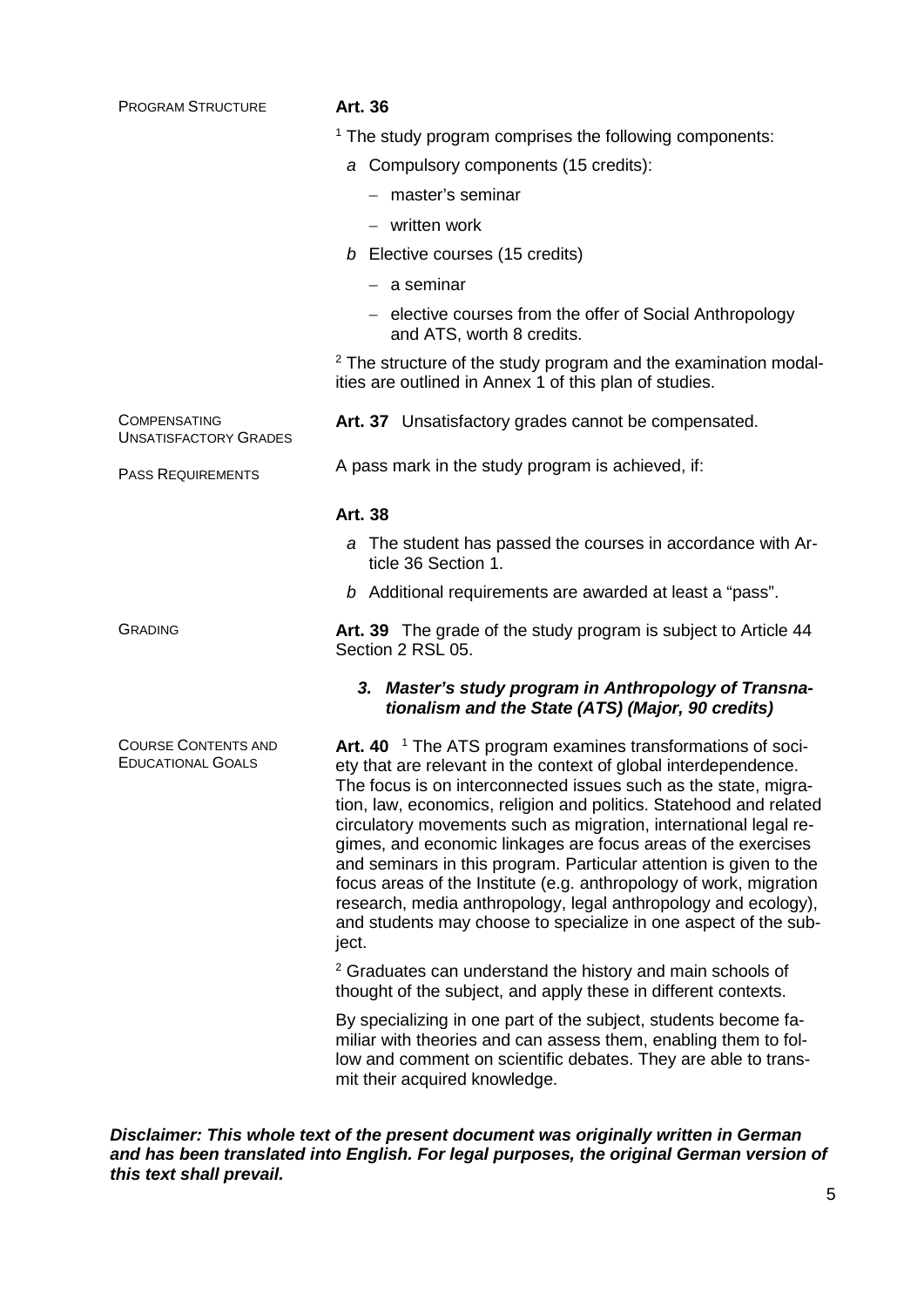|                                             | Students are able to transmit parts of the subject and apply<br>these in their own texts. They are able to write various types of<br>scientific text.                                                                                                     |
|---------------------------------------------|-----------------------------------------------------------------------------------------------------------------------------------------------------------------------------------------------------------------------------------------------------------|
|                                             | They can understand interdisciplinary approaches and apply<br>these in research. They can investigate institutions and translo-<br>cal research areas.                                                                                                    |
|                                             | They can carry out research processes independently, develop-<br>ing questions, understanding and applying methods, under-<br>standing and reflecting on theories, and reproducing these in an<br>independent written (or partly visual) Master's thesis. |
|                                             | They can identify and build networks as well as manage their<br>knowledge.                                                                                                                                                                                |
| <b>FEATURES AND</b><br><b>PREREQUISITES</b> | Art. 41 <sup>1</sup> Prerequisites for admission are a Bachelor's degree in<br>Social and Cultural Anthropology/Ethnology from a Swiss or for-<br>eign university.                                                                                        |
|                                             | <sup>2</sup> Students are also eligible for admission if they have a Bachelor<br>Minor worth at least 60 credits in the subject of Social and Cul-<br>tural Anthropology/Ethnology.                                                                       |
|                                             | <sup>3</sup> Additional requirements according to Article 5a RSL 05 will be<br>defined individually.                                                                                                                                                      |
| <b>COURSE STRUCTURE</b>                     | Art. 42 $\,$ 1 The study program comprises the following compo-<br>nents:                                                                                                                                                                                 |
|                                             | a Compulsory components (52 credits):                                                                                                                                                                                                                     |
|                                             | $-$ three master's colloquia                                                                                                                                                                                                                              |
|                                             |                                                                                                                                                                                                                                                           |
|                                             | $-$ the ATS lecture                                                                                                                                                                                                                                       |
|                                             | - data collection with research report                                                                                                                                                                                                                    |
|                                             | master's thesis                                                                                                                                                                                                                                           |
|                                             | $b$ Elective courses (38 credits)                                                                                                                                                                                                                         |
|                                             | $-$ seminars                                                                                                                                                                                                                                              |
|                                             | - elective courses from the offer of Social Anthropology<br>and ATS, worth 17 credits.                                                                                                                                                                    |
|                                             | <sup>2</sup> The structure of the study program and the examination modal-<br>ities are outlined in Annex 1 of this plan of studies.                                                                                                                      |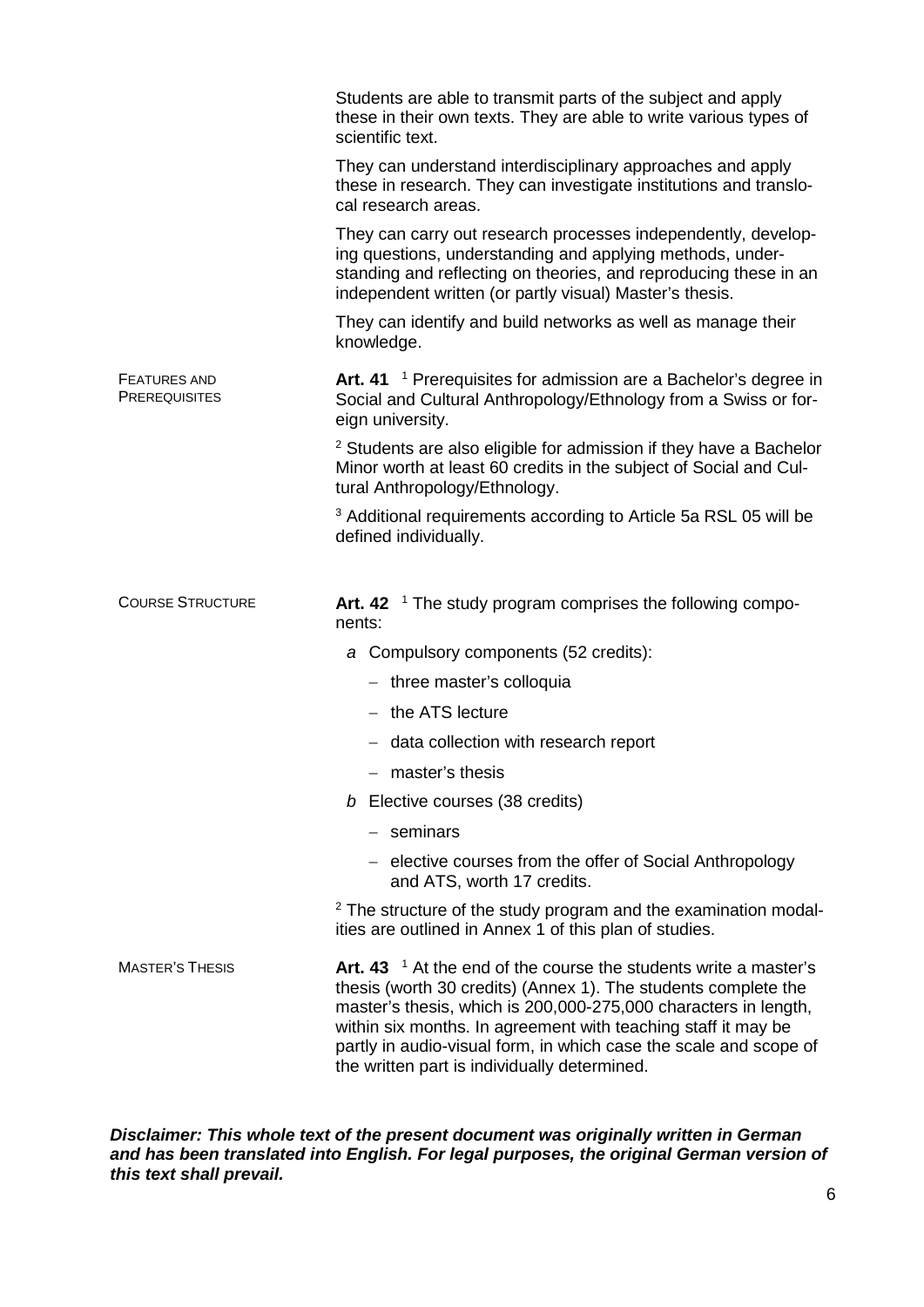|                                                        | <sup>2</sup> The topic of the master's is decided in agreement with an Insti-<br>tute course instructor. The topic must be narrow enough to allow<br>full-time students to complete it in the set time-frame.                                                                                                                                                                                     |
|--------------------------------------------------------|---------------------------------------------------------------------------------------------------------------------------------------------------------------------------------------------------------------------------------------------------------------------------------------------------------------------------------------------------------------------------------------------------|
|                                                        | <sup>3</sup> Article 37ff RSL 05 applies to the master's thesis.                                                                                                                                                                                                                                                                                                                                  |
| <b>COMPENSATING</b><br><b>UNSATISFACTORY GRADES</b>    | Art. 44 Unsatisfactory grades cannot be compensated.                                                                                                                                                                                                                                                                                                                                              |
| <b>PASS REQUIREMENTS</b>                               | Art. 45 A pass mark in the study program is achieved, if:                                                                                                                                                                                                                                                                                                                                         |
|                                                        | a The student has passed the module and courses in accord-<br>ance with Article 42 Section 1;                                                                                                                                                                                                                                                                                                     |
|                                                        | b The master's thesis is awarded at least the grade 4;                                                                                                                                                                                                                                                                                                                                            |
|                                                        | c Additional requirements are awarded at least a "pass".                                                                                                                                                                                                                                                                                                                                          |
| <b>GRADING</b>                                         | Art. 46 $\,$ 1 The grade of the study program is subject to Article 44<br>Section 1 RSL 05.                                                                                                                                                                                                                                                                                                       |
|                                                        | <sup>2</sup> The final grade for the master's degree is subject to Article 44<br>Section 3 RSL 05.                                                                                                                                                                                                                                                                                                |
| <b>SELECTION OF MINOR</b>                              | Art. 47 <sup>1</sup> Students of the Major in Anthropology of Transnation-<br>alism and the State may combine it with any of the Minors with<br>the required number of credits offered at the University of Bern.<br>Combining a Major with a Minor in the same subject is not per-<br>mitted (exception see Section 2).                                                                          |
|                                                        | <sup>2</sup> However, students of the Major in Anthropology of Transna-<br>tionalism and the State are permitted to select and complete a<br>Minor in Social and Cultural Anthropology/Ethnology at another<br>Swiss university.                                                                                                                                                                  |
|                                                        | 4.<br><b>Master Minor in Anthropology of Transnationalism</b><br>and the State (ATS) (30 credits)                                                                                                                                                                                                                                                                                                 |
| <b>COURSE CONTENTS AND</b><br><b>EDUCATIONAL GOALS</b> | <sup>1</sup> The study program imparts in-depth specialist<br>Art. 48<br>knowledge with a particular focus on transformations of society<br>related to global interdependence. Particular attention is paid to<br>focus areas of the institute (such as the anthropology of work,<br>migration research, media anthropology, legal anthropology and<br>ecology), and a specialization is offered. |
|                                                        | <sup>2</sup> Graduates of this Minor understand, and can transmit their<br>knowledge on, thematic fields of Anthropology of Transnational-<br>ism and the State.                                                                                                                                                                                                                                  |
|                                                        | Graduates are able to work on questions of current topics of<br>transnationalism, independently or in groups. They can transmit,<br>at a scientific level, the results of their knowledge against this<br>background.                                                                                                                                                                             |
| <b>FEATURES AND</b><br><b>PREREQUISITES</b>            | Art. 49 <sup>1</sup> Prerequisites for admission are a Bachelor Minor<br>worth at least 30 credits in Social and Cultural Anthropology/Eth-<br>nology.                                                                                                                                                                                                                                            |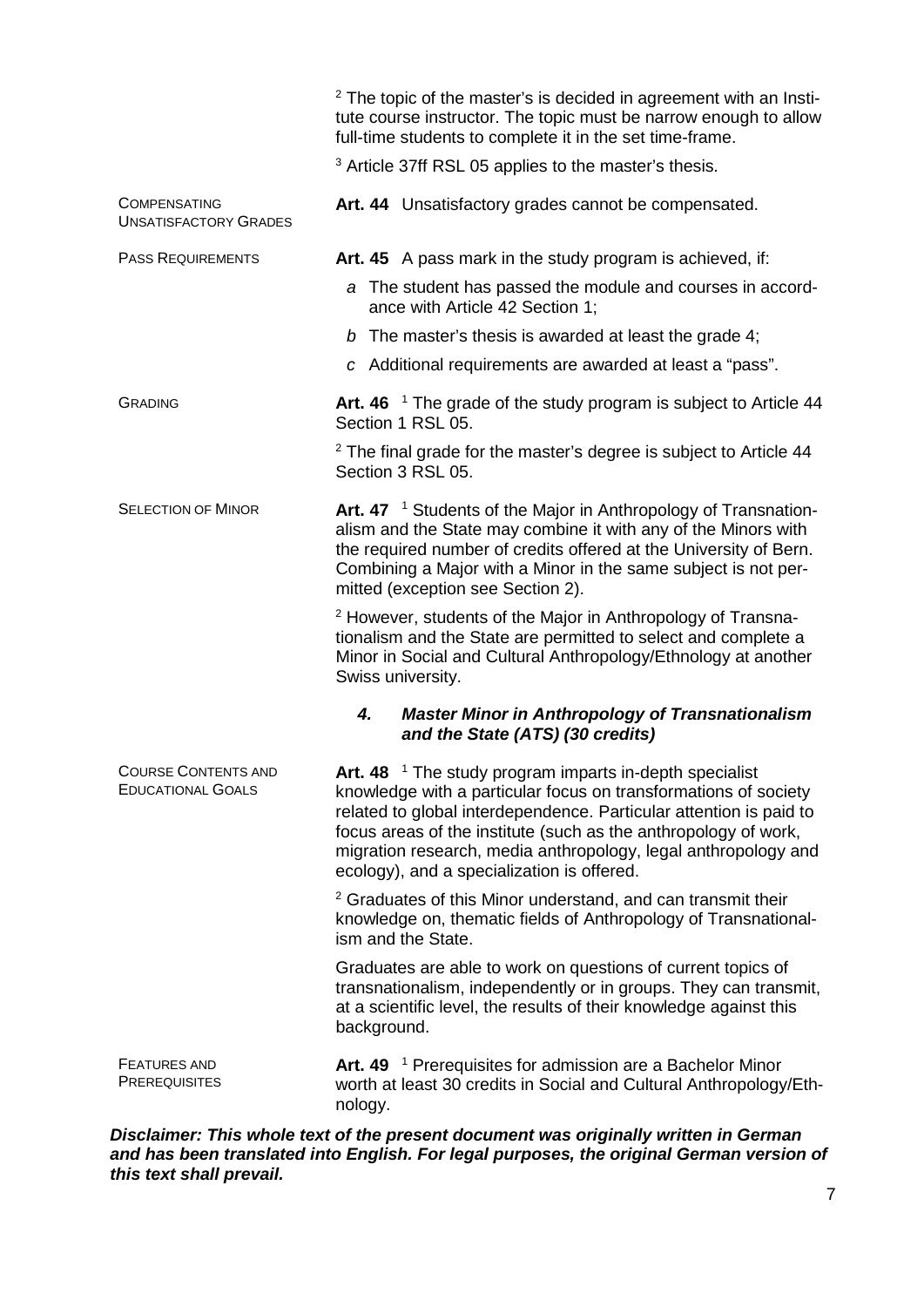|                                                        | <sup>2</sup> Additional requirements according to Article 5a RSL 05 will be<br>defined individually.                                                                                                                                                                                                                                                                                                                                                                                                                        |
|--------------------------------------------------------|-----------------------------------------------------------------------------------------------------------------------------------------------------------------------------------------------------------------------------------------------------------------------------------------------------------------------------------------------------------------------------------------------------------------------------------------------------------------------------------------------------------------------------|
| <b>PROGRAM STRUCTURE</b>                               | Art. 50 The study program comprises the following compo-<br>nents:                                                                                                                                                                                                                                                                                                                                                                                                                                                          |
|                                                        | a Compulsory components (12 credits):                                                                                                                                                                                                                                                                                                                                                                                                                                                                                       |
|                                                        | - the ATS lecture                                                                                                                                                                                                                                                                                                                                                                                                                                                                                                           |
|                                                        | - written work                                                                                                                                                                                                                                                                                                                                                                                                                                                                                                              |
|                                                        | b Choice of elective courses (18 credits):                                                                                                                                                                                                                                                                                                                                                                                                                                                                                  |
|                                                        | seminars                                                                                                                                                                                                                                                                                                                                                                                                                                                                                                                    |
|                                                        | - elective courses from the offer of Social Anthropology<br>and ATS, worth 4 credits                                                                                                                                                                                                                                                                                                                                                                                                                                        |
|                                                        | <sup>2</sup> The structure of the study program and the examination modal-<br>ities are outlined in Annex 1 of this plan of studies.                                                                                                                                                                                                                                                                                                                                                                                        |
| <b>COMPENSATING</b><br><b>UNSATISFACTORY GRADES</b>    | Art. 51 Unsatisfactory grades cannot be compensated.                                                                                                                                                                                                                                                                                                                                                                                                                                                                        |
| <b>PASS REQUIREMENTS</b>                               | Art. 52 A pass mark in the study program is achieved, if:                                                                                                                                                                                                                                                                                                                                                                                                                                                                   |
|                                                        | a the student has passed the courses in accordance with Arti-<br>cle 50 Section 1;                                                                                                                                                                                                                                                                                                                                                                                                                                          |
|                                                        | b Additional requirements are awarded at least a "pass";                                                                                                                                                                                                                                                                                                                                                                                                                                                                    |
| <b>GRADING</b>                                         | Art. 53 <sup>1</sup> The grade of the study program is subject to Article 44<br>Section 2 RSL 05.                                                                                                                                                                                                                                                                                                                                                                                                                           |
|                                                        | 5.<br>Specialized Master's study program CREOLE - Cul-<br>tural Differences and Transnational Processes<br>(Mono 120 credits)                                                                                                                                                                                                                                                                                                                                                                                               |
| <b>COURSE CONTENTS AND</b><br><b>EDUCATIONAL GOALS</b> | Art. $54$ <sup>1</sup> The study program imparts an advanced understand-<br>ing of the linkages between local life-worlds as well as transna-<br>tional and global social and cultural processes. Three topics are<br>taught in depth, through theories and practical examples: a) New<br>identities; b) Material culture and consumption; c) Visual cul-<br>ture/popular culture. These topics are taught in relation to trans-<br>national processes, cultural diversity/difference, as well as new<br>social formations. |
|                                                        | Graduates of the study program at the University of Bern are<br>able to work on and implement problems of basic and/or com-<br>missioned research, in a scientifically informed way and inde-<br>pendently or in a team.                                                                                                                                                                                                                                                                                                    |
|                                                        | The study program imparts the following scientific qualifications:                                                                                                                                                                                                                                                                                                                                                                                                                                                          |
|                                                        | - capacity to conduct independent, scientific work;                                                                                                                                                                                                                                                                                                                                                                                                                                                                         |
|                                                        | - in-depth understanding of the significance for society of<br>transnational, intercultural interlinkages;                                                                                                                                                                                                                                                                                                                                                                                                                  |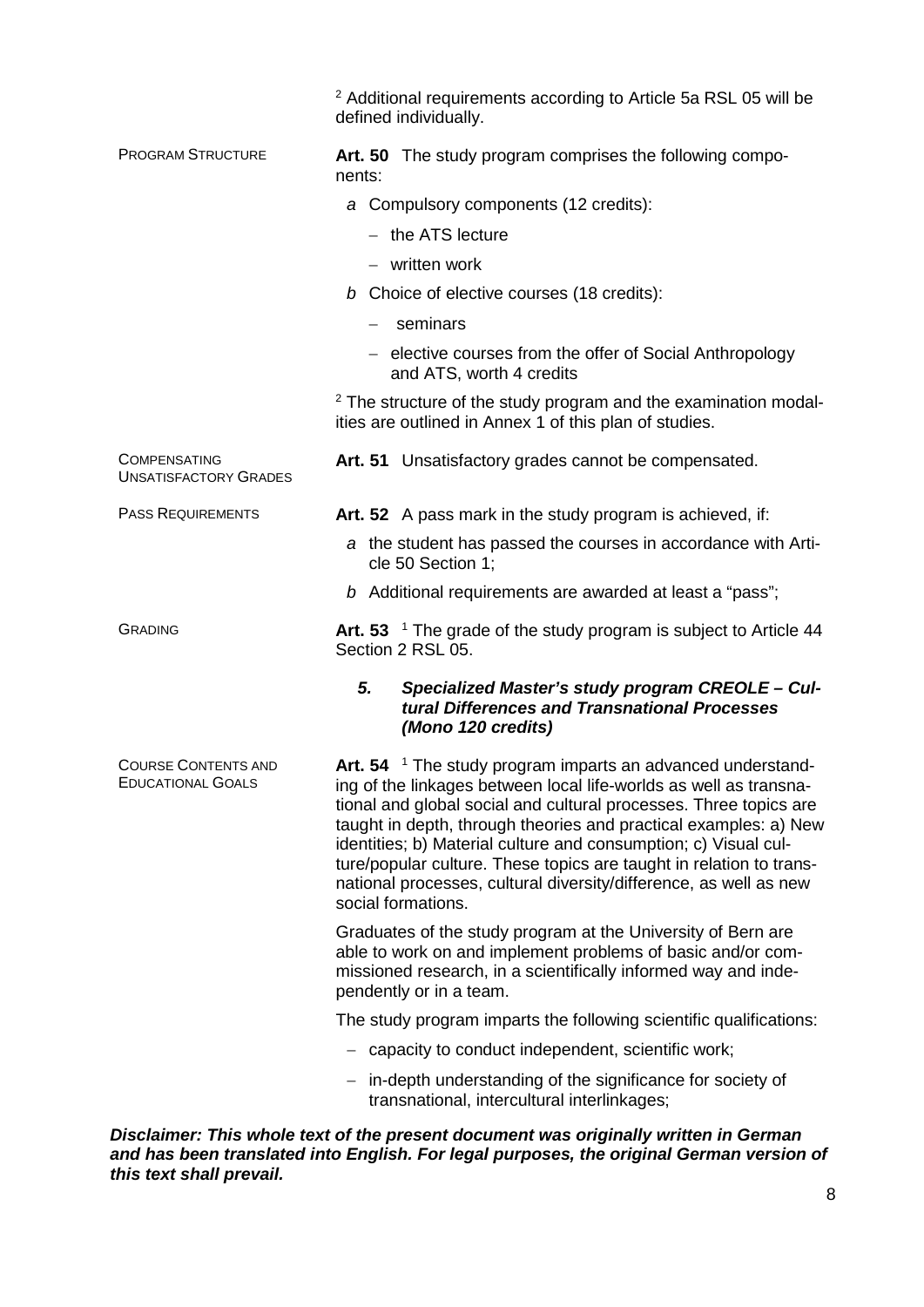|                                              | capacity to analyse sociocultural processes occurring in<br>transnational contexts;                                                                                                                                                                                                                                                                                                               |
|----------------------------------------------|---------------------------------------------------------------------------------------------------------------------------------------------------------------------------------------------------------------------------------------------------------------------------------------------------------------------------------------------------------------------------------------------------|
|                                              | capacity to apply relevant scientific research methods;                                                                                                                                                                                                                                                                                                                                           |
|                                              | - capacity to find and solve problems;                                                                                                                                                                                                                                                                                                                                                            |
|                                              | ability to cooperate and communicate within transnational<br>networks;                                                                                                                                                                                                                                                                                                                            |
| <b>FEATURES AND</b><br><b>PREREQUISITES</b>  | Art. 55 $^{-1}$ Up to 6 students are admitted in one academic year.<br>Acceptance onto the master's program is subject to approval by<br>the Institute; admissions in general are subject to approval by<br>the Executive Board of the University of Bern.                                                                                                                                        |
|                                              | <sup>2</sup> Prerequisites for admission are a Bachelor's degree or a Bach-<br>elor Minor (worth at least 60 credits) in Social and Cultural An-<br>thropology/Ethnology from a Swiss or foreign university.                                                                                                                                                                                      |
|                                              | <sup>3</sup> Applications are evaluated by the Institute. Admissions criteria<br>are grade point average, an interview, and a career plan.                                                                                                                                                                                                                                                        |
|                                              | <sup>4</sup> Additional requirements according to Article 5a RSL 05 will be<br>defined individually.                                                                                                                                                                                                                                                                                              |
|                                              | <sup>5</sup> Courses take place mainly in English or in the local language<br>of the participating institute.                                                                                                                                                                                                                                                                                     |
| <b>COURSE STRUCTURE</b>                      | Art. 56 $\mathrm{^{\circ}}$ The study program is composed of the following mod-<br>ules:                                                                                                                                                                                                                                                                                                          |
|                                              | a "General anthropology" module (24 credits)                                                                                                                                                                                                                                                                                                                                                      |
|                                              | b two master's colloquia (6 credits)                                                                                                                                                                                                                                                                                                                                                              |
|                                              | c "Creole" module (30 credits), with the following focus areas:                                                                                                                                                                                                                                                                                                                                   |
|                                              | - New identities                                                                                                                                                                                                                                                                                                                                                                                  |
|                                              | - Material culture and consumption                                                                                                                                                                                                                                                                                                                                                                |
|                                              | - Visual culture/popular culture                                                                                                                                                                                                                                                                                                                                                                  |
|                                              | d Erasmus module (15 credits) (comprises intensive programs<br>IP and teaching exchange courses)                                                                                                                                                                                                                                                                                                  |
|                                              | e data collection with research report (9 credits)                                                                                                                                                                                                                                                                                                                                                |
|                                              | research colloquium/research seminar (6 credits)<br>f                                                                                                                                                                                                                                                                                                                                             |
|                                              | master's thesis and examination (30 credits)<br>a                                                                                                                                                                                                                                                                                                                                                 |
|                                              | <sup>2</sup> Students shall acquire at least 60 credits at the University of<br>Bern, of which 30 are for the master's thesis.                                                                                                                                                                                                                                                                    |
| <b>MASTER'S THESIS AND</b><br><b>DEFENCE</b> | Art. 57 $^{-1}$ At the end of the course the students write a master's<br>thesis (worth 30 credits) (Annex 1). The students complete the<br>master's thesis, which is 200,000-275,000 characters in length,<br>within six months. In agreement with teaching staff it may be<br>partly in audio-visual form, in which case the scale and scope of<br>the written part is individually determined. |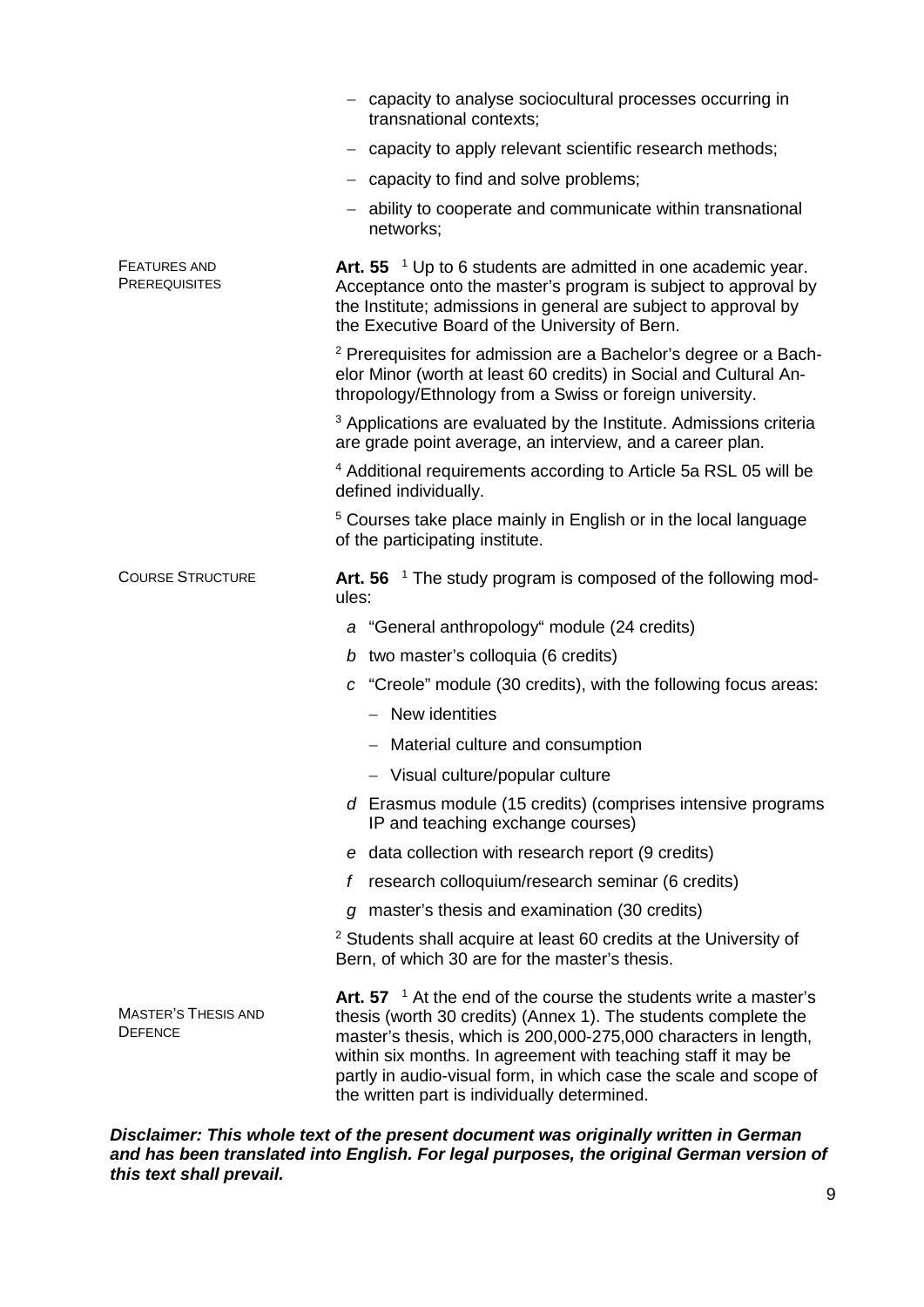|                                                     | $2$ The topic of the master's is decided in agreement with an Insti-<br>tute course instructor. The topic must be narrow enough to allow<br>full-time students to complete it in the set time-frame.                     |  |
|-----------------------------------------------------|--------------------------------------------------------------------------------------------------------------------------------------------------------------------------------------------------------------------------|--|
|                                                     | <sup>3</sup> The master's thesis is co-supervised by a course instructor at<br>the exchange university. The student is eligible for up to 3 hours<br>of individual supervision at the exchange university.               |  |
|                                                     | <sup>4</sup> The master's thesis is written in English.                                                                                                                                                                  |  |
|                                                     | <sup>5</sup> If the proposed grade of the master's thesis is at least a "pass",<br>an oral examination in the form of a defence takes place.                                                                             |  |
|                                                     | <sup>6</sup> The oral exam takes 30 minutes and comprises a position paper<br>and a question and/or discussion part.                                                                                                     |  |
|                                                     | $7$ An unsatisfactory examination can be retaken once.                                                                                                                                                                   |  |
|                                                     | <sup>8</sup> The grade for the master's thesis is composed of $\frac{1}{4}$ of the<br>grade for the exam and $\frac{3}{4}$ of the grade for the Master's thesis.                                                         |  |
|                                                     | <sup>9</sup> Article 37ff RSL 05 applies to the master's thesis and to the ex-<br>amination.                                                                                                                             |  |
| <b>COMPENSATING</b><br><b>UNSATISFACTORY GRADES</b> | Art. 58 All modules must be fulfilled. They are considered ful-<br>filled if all components contained in each module have been<br>passed.                                                                                |  |
| <b>PASS REQUIREMENTS</b>                            | Art. 59 A pass mark in the study program is achieved, if:                                                                                                                                                                |  |
|                                                     | a the student has passed the module in accordance with Arti-<br>cle 56 Section 1;                                                                                                                                        |  |
|                                                     | b the master's thesis is awarded at least the grade 4;                                                                                                                                                                   |  |
|                                                     | c additional requirements are awarded at least a "pass".                                                                                                                                                                 |  |
| <b>GRADING</b>                                      | <b>Art. 60</b>                                                                                                                                                                                                           |  |
|                                                     | <sup>1</sup> The grade of the study program is subject to Article 44 Section<br>1 RSL 05.                                                                                                                                |  |
|                                                     | <sup>2</sup> The final master's grade is subject to Article 44 Section 3 RSL<br>05.                                                                                                                                      |  |
| <b>Legal provisions</b><br>IV.                      |                                                                                                                                                                                                                          |  |
| <b>COMPLAINTS PROCEDURE</b>                         | Art. 61 RSL 05 shall apply.                                                                                                                                                                                              |  |
| IV.<br><b>Transitional and final provisions</b>     |                                                                                                                                                                                                                          |  |
| <b>CHANGES TO THE</b><br><b>PLAN OF STUDIES</b>     | Art. 62 The changes to the plan of studies are subject to ap-<br>proval by the Executive Board of the University of Bern. Excep-<br>tions are changes to the Annexes that fall under the jurisdiction<br>of the faculty. |  |